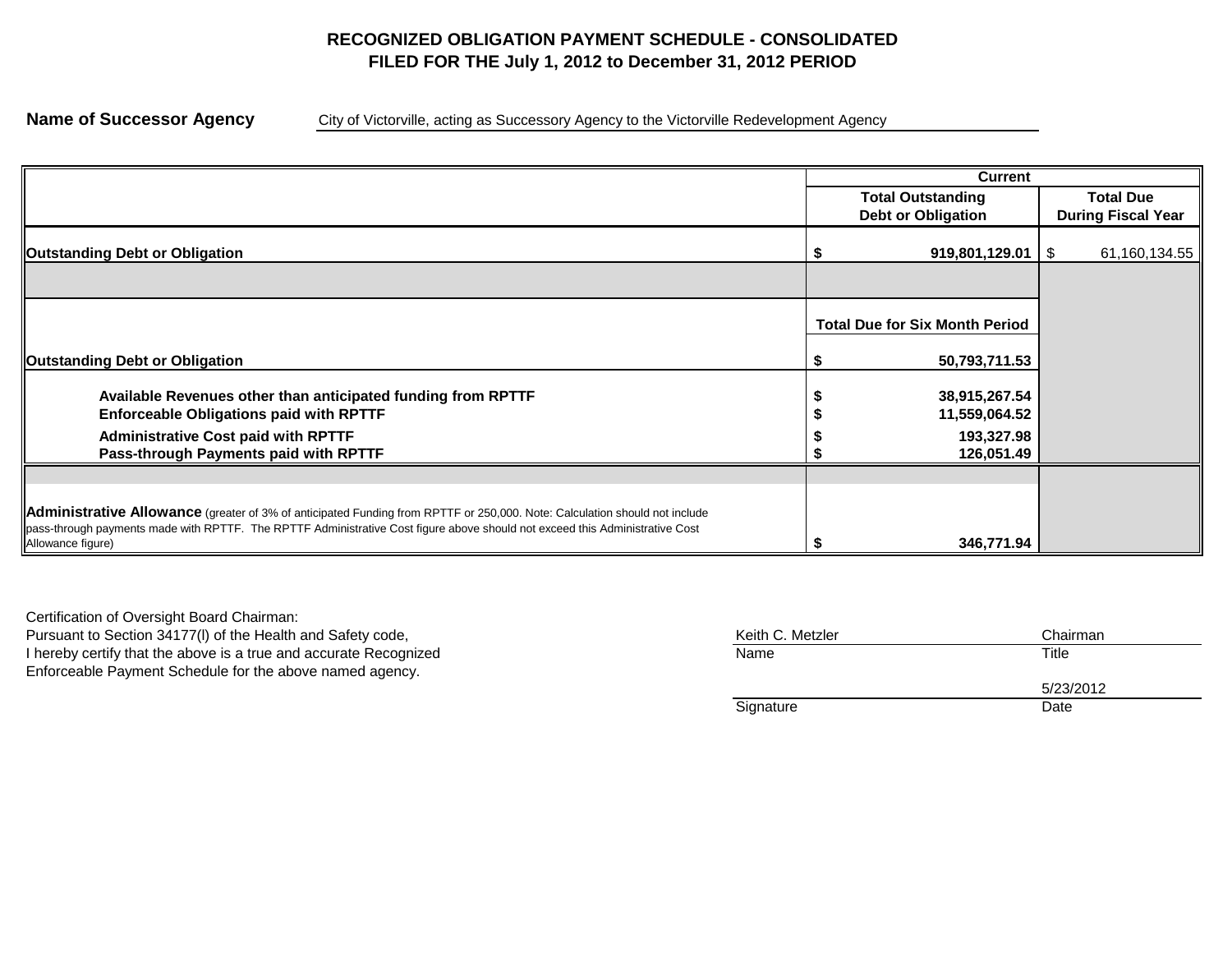#### **RECOGNIZED OBLIGATION PAYMENT SCHEDULE- FINAL v.2 updated 5/23/12**

**Per AB 26 - Section 34177** 

|                                 |                                                   | Contract/<br>Agreement<br>Execution |                                                      |                                                                  |                       | <b>Total Outstanding Debt</b> | <b>Total Due During</b><br><b>Fiscal Year</b>                     | ***<br>Fundina | Payable from the Redevelopment Property Tax Trust Fund (RPTTF)<br>Payments by month |                          |                       |                                 |                       |                                                                             |                                  |
|---------------------------------|---------------------------------------------------|-------------------------------------|------------------------------------------------------|------------------------------------------------------------------|-----------------------|-------------------------------|-------------------------------------------------------------------|----------------|-------------------------------------------------------------------------------------|--------------------------|-----------------------|---------------------------------|-----------------------|-----------------------------------------------------------------------------|----------------------------------|
|                                 | Project Name / Debt Obligation                    | Date                                | Pavee                                                | Description                                                      | Project Area          | or Obligation                 | 2012-2013*                                                        | Source         | Jul 2012                                                                            | Aug 2012                 | Sep 2012              | Oct 2012                        | Nov 2012              | Dec 2012                                                                    | Total                            |
|                                 |                                                   |                                     |                                                      |                                                                  |                       |                               |                                                                   |                |                                                                                     |                          |                       |                                 |                       |                                                                             |                                  |
|                                 |                                                   |                                     | The Bank of New York Trust                           |                                                                  |                       |                               |                                                                   |                |                                                                                     |                          |                       |                                 |                       |                                                                             |                                  |
|                                 | 1) Series 2002A Tax Allocation Bonds              |                                     | 08/22/02 Company, N.A.<br>The Bank of New York Trust | RDA Bond issue (BV Proiect Area)                                 | BV/HK                 | 12.694.727.02                 | 638,403.76 RPTTF                                                  |                |                                                                                     |                          |                       |                                 | 446.701.88            | 191.701.88                                                                  | 638,403.76                       |
|                                 | 2) Series 2003A Tax Allocation Bonds              |                                     | 09/01/03 Company, N.A.                               | RDA Bond issue (BV Proiect Area)                                 | BV/HK                 | 13.465.775.00                 | 676.925.00 RPTTF                                                  |                |                                                                                     |                          |                       |                                 | 473.612.50            | 203.312.50                                                                  | 676.925.00                       |
|                                 |                                                   |                                     | The Bank of New York Trust                           |                                                                  |                       |                               |                                                                   |                |                                                                                     |                          |                       |                                 |                       |                                                                             |                                  |
|                                 | 3) Series 2003B Tax Allocation Bonds              |                                     | 09/01/03 Company, N.A.                               | RDA Bond issue (BV Project Area)                                 | BV/HK                 | 6.620.706.25                  | 332.562.50 RPTTF                                                  |                |                                                                                     |                          |                       |                                 | 232.581.25            | 99.981.25                                                                   | 332.562.50                       |
|                                 |                                                   |                                     | The Bank of New York Trust                           |                                                                  |                       |                               |                                                                   |                |                                                                                     |                          |                       |                                 |                       |                                                                             |                                  |
|                                 | 4) Series 2006A Tax Allocation Bonds              |                                     | 05/01/06 Company, N.A.                               | RDA Bond issue (BV Project Area)                                 | BV/HK                 | 41.021.346.95                 | 1.552.781.26 RPTTF                                                |                |                                                                                     |                          |                       |                                 | 941.090.63            |                                                                             | 611.690.63 \$ 1.552.781.26       |
|                                 | 5) Northgate Apartments                           | 04/19/91 CalHFA                     |                                                      | Pledge of Housing Funds for CHFA loan                            | BV/HK                 | Undetermined                  |                                                                   | RPTTF          |                                                                                     |                          |                       |                                 |                       |                                                                             |                                  |
|                                 | Loan from SCLAA to Old Town Project               |                                     | Southern California Logistics                        |                                                                  |                       |                               |                                                                   |                |                                                                                     |                          |                       |                                 |                       |                                                                             |                                  |
|                                 | 6) Area<br>7) Loan from BV Low Mod Fund to OT     | 03/08/99                            | 07/21/09 Airport Auth<br>ow Mod Fund-BV              | Loan for OT land acquisitions<br>Loan for OT capital projects    | OT<br>OT              | 6.978.395.00<br>582.811.00    | 6,978,395.00 RPTTF<br>582.811.00 RPTTF                            |                |                                                                                     |                          |                       |                                 |                       | 6.978.395.00<br>582.811.00                                                  | 6.978.395.00<br>£.<br>582.811.00 |
|                                 | 8) Foxborough Rail                                | 11/16/04                            | <b>BNSF</b>                                          | Industry Track Agreement (ITA)                                   | <b>BV/HK</b>          | Undetermined                  |                                                                   | <b>RPTTF</b>   |                                                                                     |                          |                       |                                 |                       |                                                                             |                                  |
|                                 |                                                   | 09/01/08                            | Wilson & Company                                     | Rail inspection-required by BNSF ITA                             | <b>BV/HK</b>          | 366,415,00                    | 10.356.00 RPTTF                                                   |                | 863.00                                                                              | 863.00                   | 863.00                | 863.00                          | 863.00                | 863.00                                                                      |                                  |
|                                 | 9) Foxborough Rail                                |                                     |                                                      |                                                                  |                       |                               | 120,000.00                                                        |                |                                                                                     |                          |                       |                                 |                       | 10.000.00                                                                   | 5,178.00                         |
|                                 | 10) Foxborough Rail                               | 09/02/08                            | Wilson & Company                                     | Rail maint &repair - requied by BNSF ITA                         | <b>BV/HK</b>          | 1,670,350.00                  |                                                                   | <b>RPTTF</b>   | 10.000.00<br>585.00                                                                 | 10.000.00                | 10.000.00             | 10.000.00                       | 10.000.00<br>585.00   | 585.00                                                                      | 60,000,00                        |
|                                 | 11) Bond Compliance                               |                                     | Bank of New York                                     | <b>Bond Trustee Admin Fees</b>                                   | <b>BV/HK</b>          |                               | 7.020.00 RPTTF                                                    |                |                                                                                     | 585.00                   | 585.00                | 585.00                          |                       |                                                                             | 3.510.00                         |
|                                 | 12) Bond Compliance                               |                                     | <b>BLX</b>                                           | Bond arbitrage calculations                                      | <b>BV/HK</b>          |                               | 6,000.00 RPTTF                                                    |                | 500.00                                                                              | 500.00                   | 500.00                | 500.00                          | 500.00                | 500.00                                                                      | 3.000.00                         |
| 13)                             | Desert Plazas OPA                                 | 11/18/2008                          | WPI Development I and II                             | Public Improvements Reimbursement                                | BV/HK                 |                               | 4.507.420.00                                                      | <b>RPTTF</b>   |                                                                                     |                          |                       |                                 |                       | 300,000,00                                                                  | 300.000.00                       |
|                                 | 14) Church and Dwight OPA                         | 6/28/201                            | Church & Dwight Co., Inc.                            | Capital Equipment Reimbursement                                  | <b>BV/HK</b>          | 1.800.000.00                  | 180.000.00                                                        | <b>RPTTF</b>   |                                                                                     |                          |                       |                                 |                       | 180.000.00                                                                  | 180.000.00                       |
| 15)                             | WBW Inc. Land Swap Agreement                      | 7/10/2006                           | Undetermined contractor                              | Grading required per agreement                                   | <b>BV/HK</b>          | 50,000,00                     | 50.000.00                                                         | <b>RPTTF</b>   |                                                                                     |                          |                       | 50.000.00                       |                       |                                                                             | 50.000.00                        |
|                                 | 16) Legal representation                          |                                     | GDQ Law                                              | Project specific legal counsel                                   | <b>BV/HK</b>          |                               | 60,000,00                                                         | <b>RPTTF</b>   | 5.000.00                                                                            | 5.000.00                 | 5.000.00              | 5.000.00                        | 5.000.00              | 5.000.00                                                                    | 30,000,00                        |
| 17)                             | Legal representation                              |                                     | GDQ Law                                              | Project specific legal counsel                                   | OT                    |                               | 24.000.00                                                         | <b>RPTTF</b>   | 2.000.00                                                                            | 2.000.00                 | 2.000.00              | 2.000.00                        | 2.000.00              | 2.000.00                                                                    | 12.000.00                        |
|                                 | 18) Bond Compliance                               |                                     | Rosenow Spevacek Group                               | Continuing Disclosure Reports                                    | <b>BV/HK</b>          |                               | 7.500.00 RPTTF                                                    |                |                                                                                     |                          |                       |                                 |                       | 7.500.00                                                                    | 7.500.00                         |
|                                 | 19) Legal representation<br>20) Nuway Remediation |                                     | Best, Best & Krieger<br>Ninvo & Moore                | Nuway lawsuit - attorney bills<br>Site Remediation - Groundwater | OT<br>$\overline{OT}$ |                               | 24.000.00<br>150,000.00 RPTTF                                     | <b>RPTTF</b>   | 2.000.00<br>12,500.00                                                               | 2.000.00<br>12.500.00    | 2.000.00<br>12,500.00 | 2.000.00<br>12.500.00           | 2.000.00<br>12,500.00 | 2,000.00<br>12,500.00                                                       | 12,000.00<br>75.000.00           |
|                                 | 21) Nuway Remediation                             |                                     | Lahaton Water Board                                  | Clean-up Oversight fees                                          | OT                    |                               | 18,000.00 RPTTF                                                   |                | 1.500.00                                                                            | 1.500.00                 | 1.500.00              | 1.500.00                        | 1.500.00              | 1.500.00                                                                    | 9.000.00                         |
|                                 |                                                   |                                     | Auto Park at Valley Center                           |                                                                  |                       |                               |                                                                   |                |                                                                                     |                          |                       |                                 |                       |                                                                             |                                  |
|                                 | 22) Auto Park Association                         |                                     | 1/1/2011 Association                                 | Marketing pledge per agreement                                   | BV/HK                 | 2.800.000.00                  | 99.996.00 RPTTF                                                   |                | 8.333.00                                                                            | 8.333.00                 | 8.333.00              | 8.333.00                        | 8.333.00              | 8.333.00                                                                    | 49.998.00                        |
|                                 |                                                   |                                     |                                                      |                                                                  |                       |                               |                                                                   |                |                                                                                     |                          |                       |                                 |                       |                                                                             |                                  |
|                                 | Totals - This Page (RPTTF Funding)                |                                     |                                                      |                                                                  |                       | 88.050.526.22                 | \$16.026.170.52                                                   | N/A            | 43.281.00                                                                           | 43.281.00                | 43.281.00             | 93.281.00<br>$\mathbf{\hat{S}}$ | \$ 2.137.267.26       | 9.198.673.26                                                                | \$11.559.064.52                  |
| Totals - Page 2 (Other Funding) |                                                   |                                     |                                                      |                                                                  | 831.750.602.79        | \$44.621.257.54               | N/A                                                               | 25,706.00      | 25,706.00                                                                           | 25,706.00                | 25,706.00             | \$12,841,822.90                 | 25.970.620.64         | \$38,915,267,54                                                             |                                  |
|                                 | Totals - Page 3 (Administrative Cost Allowance)   |                                     |                                                      |                                                                  |                       |                               | 386.655.00                                                        | N/A            | 28.853.33                                                                           | 28.853.33                | 38.957.33             | 28.853.33                       | 28.853.33             | 38.957.33                                                                   | 193.327.98                       |
|                                 | Totals - Page 4 (Pass Thru Payments)              |                                     |                                                      |                                                                  |                       | $\sim$                        | 126.051.49                                                        | N/A            | \$126,051.49                                                                        | $\overline{\phantom{a}}$ | $\sim$                | $\sim$                          | $\sim$                | $\sim$                                                                      | 126.051.49                       |
|                                 | Grand total - All Pages                           |                                     |                                                      |                                                                  |                       |                               |                                                                   |                |                                                                                     |                          |                       |                                 |                       |                                                                             |                                  |
|                                 |                                                   |                                     |                                                      |                                                                  |                       |                               | $919,801,129.01$ \$ 61,160,134.55 \$ - \$ 223,891.82 \$ 97,840.33 |                |                                                                                     |                          |                       |                                 |                       | 107,944.33 \$ 147,840.33 \$ 15,007,943.49 \$ 35,208,251.23 \$ 50,793,711.53 |                                  |

**\*\* All totals due during fiscal year and payment amounts are projected. \*\*\* Funding sources from the successor agency: RPTTF - Redevelopment Property Tax Trust Fund Bonds - Bond proceeds Other - reserves, rents, interest earnings, etc LMIHF - Low and Moderate Income Housing Fund Admin - Successor Agency Administrative Allowance**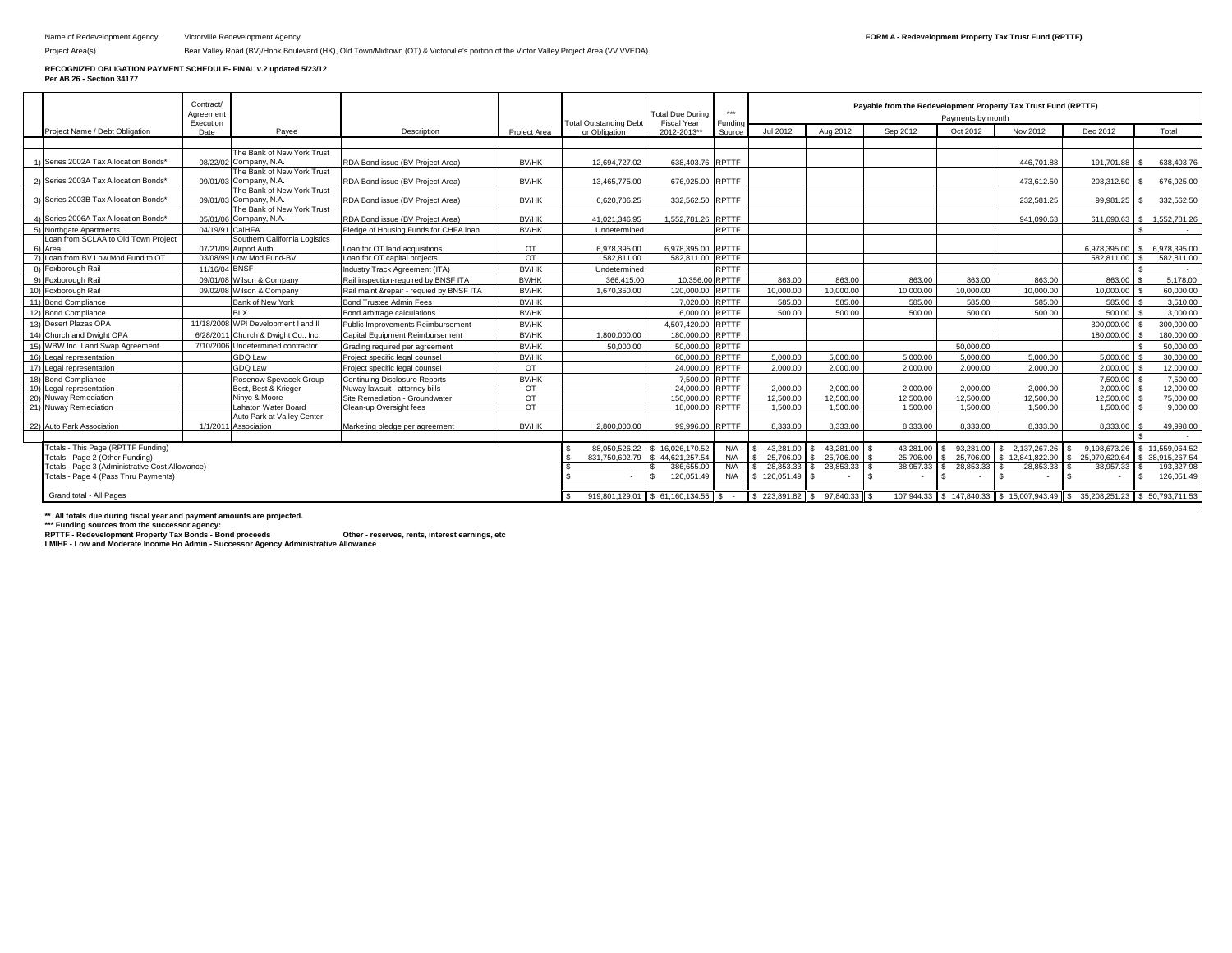Project Area(s) **Bear Valley Road (BV)/Hook Boulevard (HK)**, Old Town/Midtown (OT) & Victorville's portion of the Victor Valley Project Area (VV VVEDA)

## **RECOGNIZED OBLIGATION PAYMENT SCHEDULE - FINAL v.2 updated 5/23/12 Per AB 26 - Section 34177 (\*)**

|                 | Project Name / Debt Obligation                | Contract/                  |                                                 |                                   |                 |                                                | <b>Total Due During</b>           |                                 |             |           | Payable from Other Revenue Sources<br>Payments by month |             |                 |                                                                                   |                              |
|-----------------|-----------------------------------------------|----------------------------|-------------------------------------------------|-----------------------------------|-----------------|------------------------------------------------|-----------------------------------|---------------------------------|-------------|-----------|---------------------------------------------------------|-------------|-----------------|-----------------------------------------------------------------------------------|------------------------------|
|                 |                                               | Agreement<br>xecution Date | Payee                                           | Description                       | Project Area    | <b>Total Outstanding Debt or</b><br>Obligation | <b>Fiscal Year</b><br>2012-2013** | *** Funding Source              | Jul 2012    | Aug 2012  | Sep 2012                                                | Oct 2012    | Nov 2012        | Dec 2012                                                                          | Total                        |
|                 |                                               |                            |                                                 |                                   |                 |                                                |                                   |                                 |             |           |                                                         |             |                 |                                                                                   |                              |
|                 | Auto Park Sign                                |                            | 08/19/09 Visual Marketing Concepts              | Programming for LED               | <b>BV/HK</b>    | 259.644.00                                     | 9,600.00 Other                    |                                 | 800.00      | 800.00    | 800.00                                                  | 800.00      | 800.00          | 800.00                                                                            | 4.800.00                     |
|                 | Auto Park Sign                                |                            | 10/28/08 Quiel Bros, Signs                      | Sign Repair and maintenance       | <b>BV/HK</b>    | 680.182.00                                     | 18,552.00                         | Other                           | 1,546.00    | 1,546.00  | 1.546.00                                                | 1,546.00    | 1,546.00        | 1,546.00                                                                          | 9.276.00                     |
|                 | Auto Park Sign                                |                            | N/A SCE                                         | Electricity for sign              | <b>BV/HK</b>    | 1.094.310.00                                   | 24.000.00                         | Other                           | 2.000.00    | 2.000.00  | 2.000.00                                                | 2.000.00    | 2.000.00        | 2.000.00                                                                          | 12.000.00                    |
|                 | Auto Park Sign                                |                            | N/A Verizon                                     | <b>DSL</b> services for sign      | BV/HK           | 115,147.00                                     | 3.120.00                          | Other                           | 260.00      | 260.00    | 260,00                                                  | 260.00      | 260.00          | 260.00                                                                            | 1.560.00                     |
|                 | Auto Park Association                         |                            | 01/01/11 Auto Park at Valley Center Association | Net lease revenue pledged         | <b>BV/HK</b>    | 3.110.949.00                                   | 121.998.00 Other                  |                                 | 12,000.00   | 12,000.00 | 12,000.00                                               | 12,000.00   | 12,000.00       | 12,000.00                                                                         | 72,000.00                    |
|                 | SCLAA Series 2005A Tax Allocation Parity      |                            | The Bank of New York Trust Company.             | Bond issue to fund non-housing    |                 |                                                |                                   |                                 |             |           |                                                         |             |                 |                                                                                   |                              |
|                 | Bonds*                                        | 06/02/05 N.A.              |                                                 | projects                          | <b>VV VVEDA</b> | 33.556.148.78                                  |                                   | 1.773.665.00 Other - VVEDA JPA  |             |           |                                                         |             | 1.286.582.50    |                                                                                   | 487.082.50 \$ 1.773.665.00   |
|                 | SCLAA Series 2006 Taxable Tax Allocation      |                            | The Bank of New York Trust Company,             | Bond issue to fund non-housing    |                 |                                                |                                   |                                 |             |           |                                                         |             |                 |                                                                                   |                              |
|                 | Revenue Parity Bonds*                         | 06/07/06 N.A               |                                                 | projects                          | VV VVEDA        | 108.095.092.50                                 |                                   | 2.685.550.00 Other - VVEDA JPA  |             |           |                                                         |             | 1.389.147.50    |                                                                                   | 1.296.402.50 \$ 2.685.550.00 |
|                 | SCLAA Tax Exempt 2006 Tax Allocation          |                            | The Bank of New York Trust Company.             | Bond issue to fund non-housing    |                 |                                                |                                   |                                 |             |           |                                                         |             |                 |                                                                                   |                              |
|                 | Revenue Parity Bonds*                         | 06/07/06 N.A.              |                                                 | projects                          | <b>VV VVEDA</b> | 111.115.901.99                                 |                                   | 3.498.103.15 Other - VVEDA JPA  |             |           |                                                         |             | 2.179.209.39    |                                                                                   | 1.318.893.76 \$ 3.498.103.15 |
|                 | SCLAA Taxable Series Forward 2006 Tax         |                            | The Bank of New York Trust Company.             | Bond issue to fund non-housing    |                 |                                                |                                   |                                 |             |           |                                                         |             |                 |                                                                                   |                              |
|                 | Allocation Revenue Parity Bonds*              | 10/30/06                   | N A                                             | projects                          | VV VVEDA        | 78.067.945.00                                  |                                   | 2,459,535.00 Other - VVEDA JPA  |             |           |                                                         |             | 1,410,255.00    |                                                                                   | 1,049,280.00 \$ 2,459,535.00 |
|                 | SCLAA Series 2006 Taxable Subordinate Tax     |                            | The Bank of New York Trust Company.             | Bond issue to fund non-housing    |                 |                                                |                                   |                                 |             |           |                                                         |             |                 |                                                                                   |                              |
| 10 <sub>1</sub> | Allocation Revenue Bonds*                     | 11/08/06 N.A               |                                                 | projects                          | <b>VV VVEDA</b> | 138.545.461.25                                 |                                   | 4.367.760.00 Other - VVEDA JPA  |             |           |                                                         |             | 2.529.013.75    |                                                                                   | 1.838.746.25 \$4.367.760.00  |
|                 | SCLAA Series 2007 Subordinate Tax Allocation  |                            | The Bank of New York Trust Company.             | Bond issue to fund non-housing    |                 |                                                |                                   |                                 |             |           |                                                         |             |                 |                                                                                   |                              |
| 11)             | Revenue Bonds*                                | 12/05/07 N.A               |                                                 | projects                          | <b>VV VVEDA</b> | 88.989.766.84                                  |                                   | 2.807.531.88 Other - VVEDA JPA  |             |           |                                                         |             | 1.651.570.63    |                                                                                   | 1.155.961.25 \$2.807.531.88  |
|                 | SCLAA Series 2008A Subordinate Tax            |                            | The Bank of New York Trust Company,             | Bond issue to fund non-housing    |                 |                                                |                                   |                                 |             |           |                                                         |             |                 |                                                                                   |                              |
| 12)             | Allocation Revenue Bonds*                     | 04/03/08                   | IN A                                            | rojects                           | <b>VV VVEDA</b> | 139.463.400.00                                 |                                   | 409.962.50 Other - VVEDA JPA    |             |           |                                                         |             | 243.325.00      | 166,637.50                                                                        | 409.962.50                   |
|                 | SCLAA Housing Series 2006 Tax Allocation      |                            | The Bank of New York Trust Company.             | Bond issue to fund housing        | <b>VV VVEDA</b> |                                                |                                   |                                 |             |           |                                                         |             |                 |                                                                                   |                              |
| 13)             | Revenue Parity Bonds'                         | 06/07/06                   | N.A                                             | projects                          |                 | 29.846.386.93                                  | 938.310.01                        | Other - VVEDA JPA               |             |           |                                                         |             | 583.820.63      | 354.489.38                                                                        | 938.310.01                   |
|                 | SCLAA Series 2007 Taxable Housing Set-Aside   |                            | The Bank of New York Trust Company,             | Bond issue to fund housing        | <b>VV VVEDA</b> |                                                |                                   |                                 |             |           |                                                         |             |                 |                                                                                   |                              |
| 14)             | Revenue Parity Bonds*                         | 03/13/07                   | N.A                                             | rojects                           |                 | 82.079.547.50                                  |                                   | 2.589.260.00 Other - VVEDA JPA  |             |           |                                                         |             | 1.543.192.50    | 1.046.067.50                                                                      | \$2.589,260.00               |
|                 |                                               |                            |                                                 |                                   |                 |                                                |                                   |                                 |             |           |                                                         |             |                 |                                                                                   |                              |
| 15)             | Northgate Apartments                          | 07/15/05                   | National Core (formerly So Cal Housing)         | Aff Housing Agmt- operational su  | <b>VV VVEDA</b> | 7.500.000.00                                   |                                   | 250,000.00 Other - VVEDA JPA    |             |           |                                                         |             |                 |                                                                                   |                              |
|                 | 16) Loan from VV VVEDA L/M to VV VVEDA        | 10/03/0                    | Low Mod Fund-VV VVEDA                           | Loan to fund property acquisition | VV VVEDA        | 4.200.518.00                                   |                                   | 4.200.518.00 Other - VVEDA JPA  |             |           |                                                         |             |                 | 4.200.518.00                                                                      | 4.200.518.00                 |
|                 | 17) Loan from VV VVEDA L/M to VV VVEDA        |                            | 05/04/10 Low Mod Fund-VV VVEDA                  | oan to fund FY 09-10 SERAF p      | <b>VV VVEDA</b> | 5.030.202.00                                   |                                   | 5.030.202.00 Other - VVEDA JPA  |             |           |                                                         |             |                 | 5.030.202.00                                                                      | 5.030.202.00                 |
| 18)             | <b>Bond Compliance</b>                        |                            | Bank of New York                                | <b>Bond Trustee Admin Fees</b>    | <b>VV VVEDA</b> |                                                | 16,200.00                         | Other - VVEDA JPA               | 1.350.00    | 1.350.00  | 1.350.00                                                | 1.350.00    | 1.350.00        | 1.350.00                                                                          | 8.100.00                     |
|                 | 19) Bond Compliance                           |                            | BLX                                             | Bond arbitrage calculations       | <b>VV VVEDA</b> |                                                |                                   | 9.000.00 Other - VVEDA JPA      | 750.00      | 750.00    | 750.00                                                  | 750.00      | 750.00          | 750.00                                                                            | 4.500.00                     |
| - 20)           | Legal representation                          |                            | GDO Law                                         | Project specific legal counsel    | VV VVEDA        |                                                | 60,000.00                         | Other - VVEDA JPA               | 5.000.00    | 5.000.00  | 5.000.00                                                | 5.000.00    | 5.000.00        | 5,000.00                                                                          | 30,000,00                    |
| 21)             | <b>Bond Compliance</b>                        |                            | Rosenow Spevacek Group                          | Continuing Disclosure Reports     | <b>VV VVEDA</b> |                                                | 15.000.00                         | Other - VVFDA JPA               |             |           |                                                         |             |                 | 15,000.00                                                                         | 15.000.00                    |
|                 | 22) Legal representation                      |                            | Graves & King                                   | Lamar Dispute- attorney bills     | VV VVEDA        |                                                | 24.000.00                         | Other - VVEDA JPA               | 2.000.00    | 2.000.00  | 2.000.00                                                | 2.000.00    | 2.000.00        | 2.000.00                                                                          | 12.000.00                    |
| 23)             | Master Development Agreement for SCLA         | 12/27/2010                 | Stirling Capital Investments                    | Public Improvements Obligations   | VV VVEDA        |                                                | Undetermined                      | Other - VVEDA JPA               |             |           |                                                         |             |                 |                                                                                   | $\sim$                       |
|                 | Disposition and Development Agreement for     |                            |                                                 |                                   |                 |                                                |                                   |                                 |             |           |                                                         |             |                 |                                                                                   |                              |
| (24)            | <b>SCLA</b>                                   |                            | 10/18/2006 Stirling Capital Investments         | Public Improvements Obligations   | <b>VV VVEDA</b> |                                                |                                   | Undetermined Other - VVEDA JPA  |             |           |                                                         |             |                 |                                                                                   |                              |
| 25)             | Master Rail Agreement                         | 10/18/2006                 | <b>Stirling Capital Investments</b>             | Public Improvements Obligations   | VV VVEDA        |                                                |                                   | Undetermined Other - VVEDA JPA  |             |           |                                                         |             |                 |                                                                                   | $\sim$                       |
|                 | Master Development Agreement for              |                            |                                                 |                                   |                 |                                                |                                   |                                 |             |           |                                                         |             |                 |                                                                                   |                              |
| 26)             | <b>DesertXpress</b>                           |                            | 4/2/2007 Desert Express/TRED                    | Tax Increment Reimbursement       | <b>VV VVEDA</b> |                                                |                                   | Undetermined Other - VVEDA JPA  |             |           |                                                         |             |                 |                                                                                   |                              |
|                 |                                               |                            | Southern California Logistics Airport           |                                   |                 |                                                |                                   |                                 |             |           |                                                         |             |                 |                                                                                   |                              |
| 27)             | <b>VVEDA Joint Powers Authority Agreement</b> | 6/21/2000 Auth             |                                                 | Pledge pursuant to JPA            | <b>VV VVEDA</b> |                                                |                                   | 13.309.390.00 Other - VVEDA JPA |             |           |                                                         |             |                 | 7.985.634.00                                                                      | \$7.985.634.00               |
| 28)             |                                               |                            |                                                 |                                   |                 |                                                |                                   |                                 |             |           |                                                         |             |                 |                                                                                   |                              |
| 29)             |                                               |                            |                                                 |                                   |                 |                                                |                                   |                                 |             |           |                                                         |             |                 |                                                                                   |                              |
| 30              |                                               |                            |                                                 |                                   |                 |                                                |                                   |                                 |             |           |                                                         |             |                 |                                                                                   | $\sim$ $\sim$                |
| 31)             |                                               |                            |                                                 |                                   |                 |                                                |                                   |                                 |             |           |                                                         |             |                 |                                                                                   | $\sim$                       |
| 32)             |                                               |                            |                                                 |                                   |                 |                                                |                                   |                                 |             |           |                                                         |             |                 |                                                                                   | $\sim$                       |
| 33)             |                                               |                            |                                                 |                                   |                 |                                                |                                   |                                 |             |           |                                                         |             |                 |                                                                                   | $\sim$                       |
|                 | Totals - LMIHF                                |                            |                                                 |                                   |                 |                                                |                                   |                                 |             |           |                                                         |             |                 |                                                                                   |                              |
|                 |                                               |                            |                                                 |                                   |                 |                                                |                                   |                                 |             |           |                                                         |             |                 |                                                                                   | \$0.00                       |
|                 | <b>Totals - Bond Proceeds</b>                 |                            |                                                 |                                   |                 |                                                |                                   |                                 |             |           |                                                         |             |                 |                                                                                   | \$0.00                       |
|                 | Totals - Other                                |                            |                                                 |                                   |                 |                                                | 831.750.602.79 \$44.621.257.54    |                                 | \$25,706.00 | 25,706.00 | \$25,706.00                                             | \$25,706.00 | \$12,841,822,90 | \$25,970,620,64                                                                   | \$38,915,267.54              |
|                 |                                               |                            |                                                 |                                   |                 |                                                |                                   |                                 |             |           |                                                         |             |                 |                                                                                   |                              |
|                 | Grand total - This Page                       |                            |                                                 |                                   |                 |                                                | 831,750,602.79 \$44,621,257.54    |                                 | \$25,706.00 |           |                                                         |             |                 | 25,706.00 \$25,706.00 \$25,706.00 \$12,841,822.90 \$25,970,620.64 \$38,915,267.54 |                              |

\*\* All total due during fiscal year and payment amounts are projected.<br>\*\*\* Funding sources from the successor agency:<br>RPTTF - Redevelopment Property Tax Trust I Bonds - Bond proceeds<br>LMIHF - Low and Moderate Income Housing

\*December 2012 are reserves necessary to meet the entire fiscal year's indebtedness obligation. Payments actually due June 1, 2013.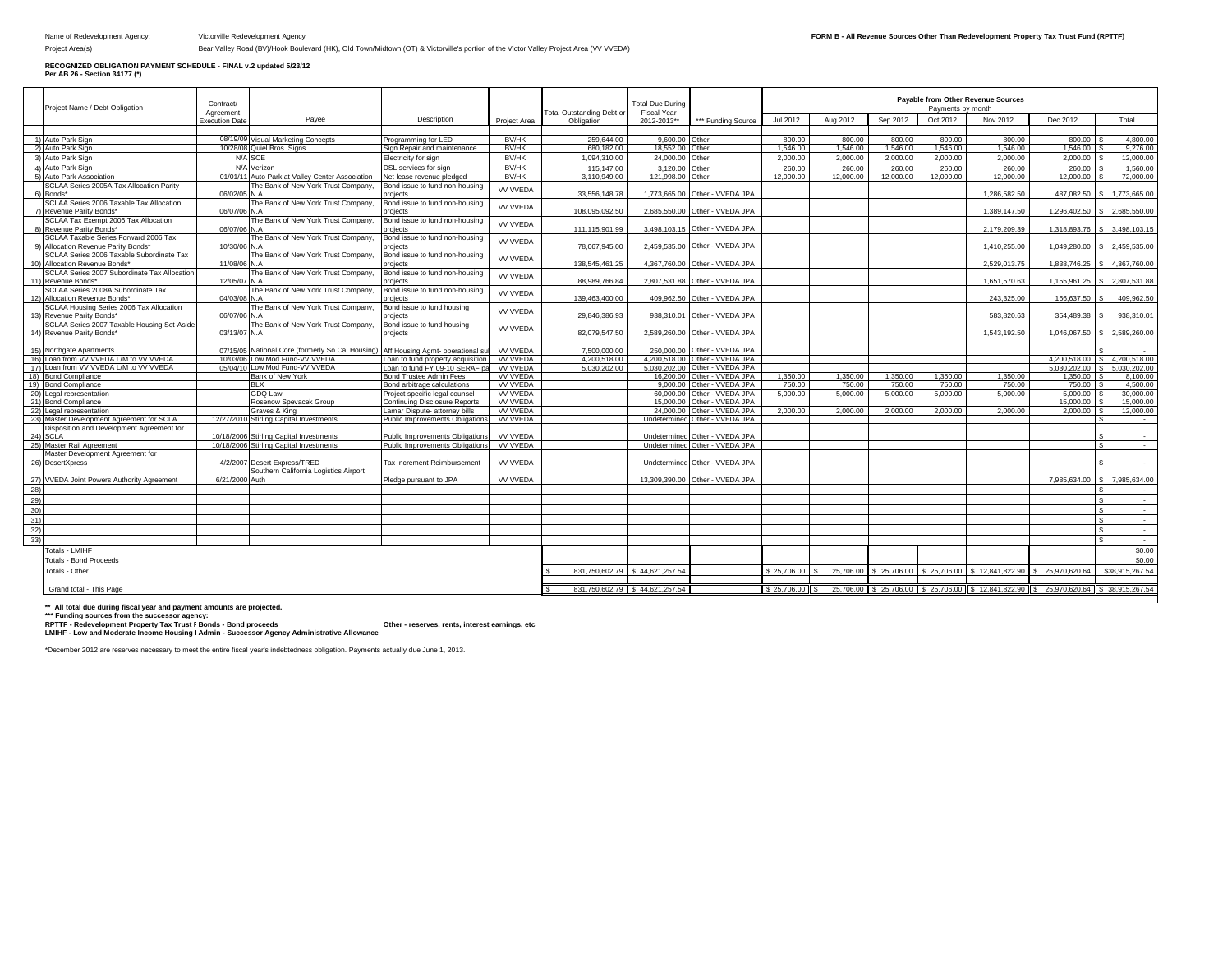Project Area(s) Bear Valley Road (BV)/Hook Boulevard (HK), Old Town/Midtown (OT) & Victorville's portion of the Victor Valley Project Areas (VV VVEDA)

#### **RECOGNIZED OBLIGATION PAYMENT SCHEDULE - FINAL v. 2 updated 5/23/12 Per AB 26 - Section 34177 (\*)**

SA=City of Victorville acting as Successor Agency to the Victorville Redevelopment Agency<br>OB= Oversight Board

|                 |                                |                      |                                               |              | <b>Total Due During</b><br>Funding             |                                   |               |                     | Payable from the Administrative Allowance Allocation ****<br>Payments by month |              |              |                           |               |                              |
|-----------------|--------------------------------|----------------------|-----------------------------------------------|--------------|------------------------------------------------|-----------------------------------|---------------|---------------------|--------------------------------------------------------------------------------|--------------|--------------|---------------------------|---------------|------------------------------|
|                 | Project Name / Debt Obligation | Payee                | Description                                   | Project Area | <b>Total Outstanding</b><br>Debt or Obligation | <b>Fiscal Year</b><br>2012-2013** | Source<br>*** | <b>July 2012</b>    | Aug 2012                                                                       | Sept 2012    | Oct 2012     | Nov 2012                  | Dec 2012      | Total                        |
|                 |                                |                      |                                               |              |                                                |                                   |               |                     |                                                                                |              |              |                           |               |                              |
|                 | 1) Personnel Expenses-SA       | City of Victorville  | wages & benefits, PERS, W/C                   | BV/HK        |                                                | 210.959.00                        | Admin         | 17.580.00           | 17,580.00                                                                      | 17,580.00    | 17,580.00    | 17,580.00                 | 17,580.00     | 105.480.00                   |
|                 | 2) Indirect Cost Allocation    | City of Victorville  | finance, Payroll, HR, IT, Risk Mgmt svcs      | <b>BV/HK</b> |                                                | 40,416.00                         | Admin         |                     |                                                                                | 10,104.00    |              |                           | 10,104.00 \$  | 20,208.00                    |
|                 | 3) Utilities                   | City of Victorville  | electric, water, gas/based on office space    | BV/HK        |                                                | 6.640.00                          | Admin         | 553.33              | 553.33                                                                         | 553.33       | 553.33       | 553.33                    | $553.33$ \$   | 3,319.98                     |
|                 | 4) Office Supplies/Postage     | Staples, Xerox, etc. | paper, office supplies, postage, copier costs | BV/HK        |                                                | 5,040.00                          | Admin         | 420.00              | 420.00                                                                         | 420.00       | 420.00       | 420.00                    | 420.00 \$     | 2,520.00                     |
|                 | 5) Training & Education        | Unknown vendor(s)    | travel/training for SA/OB matters             | BV/HK        |                                                | 1.200.00                          | Admin         | 100.00              | 100.00                                                                         | 100.00       | 100.00       | 100.00                    | $100.00$ \ \$ | 600.00                       |
|                 | 6) Oversight Board staffing    | City of Victorville  | Costs of staffing OB (meeting prep, etc.)     | BV/HK        |                                                | 12,000.00                         | Admin         | 1,000.00            | 1,000.00                                                                       | 1,000.00     | 1,000.00     | 1,000.00                  | $1,000.00$ \$ | 6,000.00                     |
|                 | 7) Contract Services           | Jnknown vendor(s)    | non-project specific (fiscal, real estate)    | BV/HK        |                                                | 60.000.00                         | Admin         | 5.000.00            | 5.000.00                                                                       | 5.000.00     | 5.000.00     | 5.000.00                  | $5.000.00$ \$ | 30,000,00                    |
|                 | 8) Legal                       | GDQ Law              | non-project specific/dissolution matters      | BV/HK        |                                                | 50,400.00                         | Admin         | 4.200.00            | 4.200.00                                                                       | 4.200.00     | 4.200.00     | 4.200.00                  | $4,200,00$ \$ | 25,200.00                    |
| 9)              |                                |                      |                                               |              |                                                |                                   |               |                     |                                                                                |              |              |                           |               | $\hat{\mathbf{z}}$<br>$\sim$ |
| 10 <sub>1</sub> |                                |                      |                                               |              |                                                |                                   |               |                     |                                                                                |              |              |                           |               | $\sim$                       |
| 11)             |                                |                      |                                               |              |                                                |                                   |               |                     |                                                                                |              |              |                           |               | l S<br>$\sim$                |
| 12)             |                                |                      |                                               |              |                                                |                                   |               |                     |                                                                                |              |              |                           |               | l s<br>$\sim$                |
| 13)             |                                |                      |                                               |              |                                                |                                   |               |                     |                                                                                |              |              |                           |               | l S<br>$\sim$                |
| 14)             |                                |                      |                                               |              |                                                |                                   |               |                     |                                                                                |              |              |                           |               | l S<br>$\sim$                |
| 15)             |                                |                      |                                               |              |                                                |                                   |               |                     |                                                                                |              |              |                           |               | S.<br>$\sim$                 |
| 16)             |                                |                      |                                               |              |                                                |                                   |               |                     |                                                                                |              |              |                           |               | l S<br>$\sim$                |
| 17)             |                                |                      |                                               |              |                                                |                                   |               |                     |                                                                                |              |              |                           |               | l s<br>$\sim$                |
| 18)             |                                |                      |                                               |              |                                                |                                   |               |                     |                                                                                |              |              |                           |               | $\mathbf{\hat{S}}$<br>$\sim$ |
| 19)             |                                |                      |                                               |              |                                                |                                   |               |                     |                                                                                |              |              |                           |               | S.<br>$\sim$ $-$             |
| 20)             |                                |                      |                                               |              |                                                |                                   |               |                     |                                                                                |              |              |                           |               | $\sim$                       |
| 21)             |                                |                      |                                               |              |                                                |                                   |               |                     |                                                                                |              |              |                           |               | $\mathbf{s}$<br>$\sim$       |
| 22)             |                                |                      |                                               |              |                                                |                                   |               |                     |                                                                                |              |              |                           |               | l s<br>$\sim$                |
| 23)             |                                |                      |                                               |              |                                                |                                   |               |                     |                                                                                |              |              |                           |               | S.<br>$\sim$                 |
| 24)             |                                |                      |                                               |              |                                                |                                   |               |                     |                                                                                |              |              |                           |               | <b>S</b><br>$\sim$ 100 $\mu$ |
| 25)             |                                |                      |                                               |              |                                                |                                   |               |                     |                                                                                |              |              |                           |               | l S<br>$\sim$                |
| 26)             |                                |                      |                                               |              |                                                |                                   |               |                     |                                                                                |              |              |                           |               | l S<br>$\sim$                |
| 27)             |                                |                      |                                               |              |                                                |                                   |               |                     |                                                                                |              |              |                           |               | l s<br>$\sim$                |
| (28)            |                                |                      |                                               |              |                                                |                                   |               |                     |                                                                                |              |              |                           |               | $\sim$<br>$\sim$             |
|                 |                                |                      |                                               |              |                                                |                                   |               |                     |                                                                                |              |              |                           |               | l S<br>$\sim$                |
|                 |                                |                      |                                               |              |                                                |                                   |               |                     |                                                                                |              |              |                           |               | $\sim$                       |
|                 |                                |                      |                                               |              |                                                |                                   |               |                     |                                                                                |              |              |                           |               | $\mathbf{\hat{S}}$<br>$\sim$ |
|                 |                                |                      |                                               |              |                                                |                                   |               |                     |                                                                                |              |              |                           |               | l s<br>$\sim$                |
|                 |                                |                      |                                               |              |                                                |                                   |               |                     |                                                                                |              |              |                           |               | $\sim$<br>$\sim$             |
|                 |                                |                      |                                               |              |                                                |                                   |               |                     |                                                                                |              |              |                           |               | $\mathbf{s}$<br>$\sim$       |
|                 |                                |                      |                                               |              |                                                |                                   |               |                     |                                                                                |              |              |                           |               | $\sim$                       |
|                 |                                |                      |                                               |              |                                                |                                   |               |                     |                                                                                |              |              |                           |               |                              |
|                 | <b>Totals - This Page</b>      |                      |                                               |              | l s<br>$-$ s                                   | 386,655.00                        |               | 28,853.33 \$<br>l s | $28.853.33$ S                                                                  | 38,957.33 \$ | 28.853.33 \$ | $28.853.33$ $\frac{1}{5}$ | 38.957.33     | \$193,327.98                 |

**\*\* All total due during fiscal year and payment amounts are projected.** 

**\*\*\* Funding sources from the successor agency:** 

**RPTTF - Redevelopment Property Tax Trust Fund Bonds - Bond proceeds Other - reserves, rents, interest earnings, etc**

**LMIHF - Low and Moderate Income Housing Fund Admin - Successor Agency Administrative Allowance**

\*\*\*\* - Administrative Cost Allowance caps are 3% of Form A 6-month totals in 2012-13. The calculation should not factor in pass through payments paid for with RPTTF in Form D.